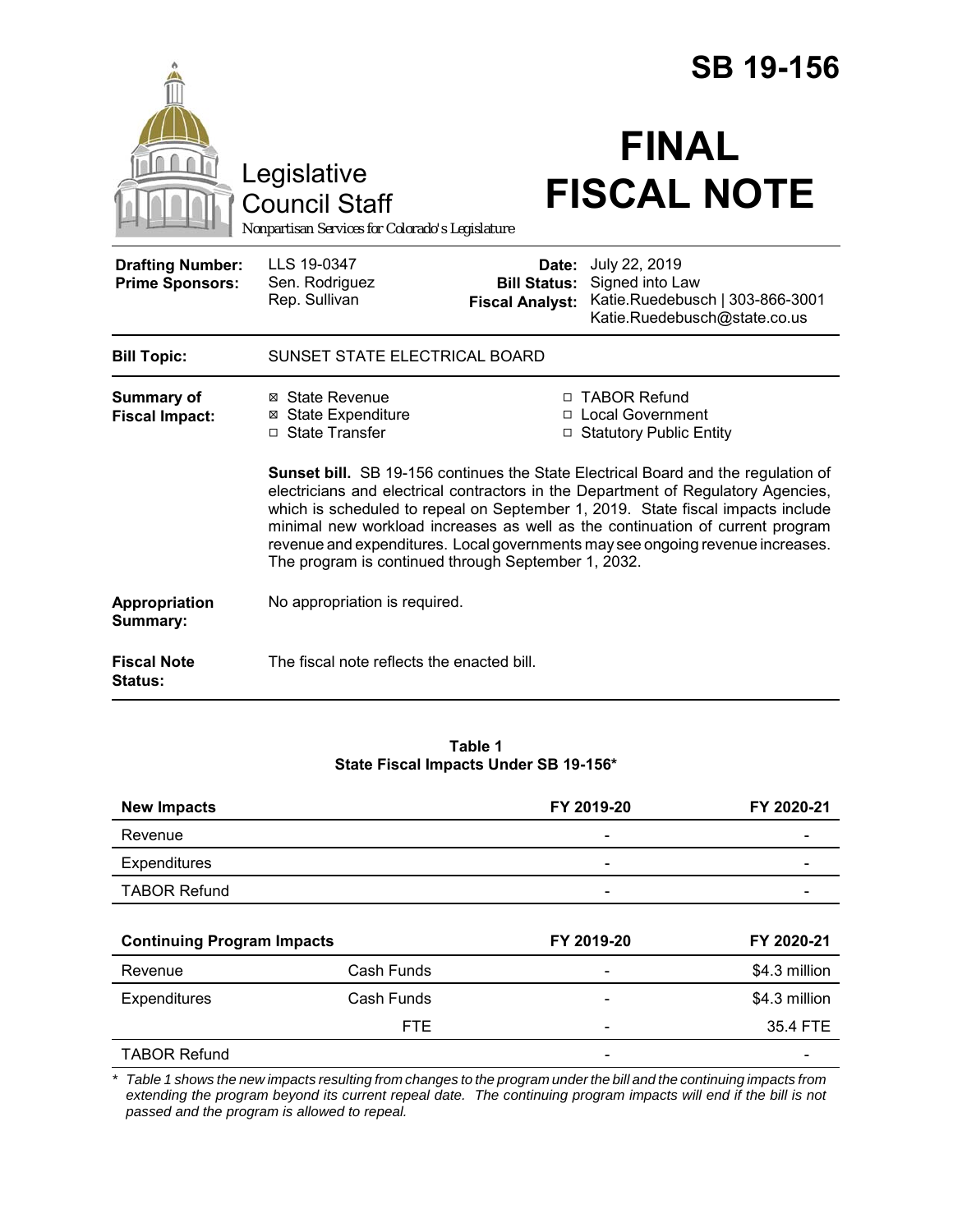July 22, 2019

# **Summary of Legislation**

This bill continues the activities of the State Electrical Board and the regulation of electricians and electrical contractors through September 1, 2032. The bill implements the recommendations contained in the sunset review in the following ways:

- clarifies that communications systems, data systems, and security systems are subject to regulation if they are part of a building's electrical system;
- defines the difference between supervision and direct supervision as it applies to apprentices;
- directs the Governor to consider appointing an electrician who primarily works in the residential sector to at least one of the four seats on the board;
- repeals the requirement that the board notify an applicant that he or she is qualified to take a licensing exam;
- clarifies that traffic signals are not subject to regulation;
- specifies that alterations of existing facilities are not exempt from regulation; and
- specifies that the bill's requirements do not apply to the installation, maintenance, repair, or alternation of power-limited circuits and other systems for conveying power that are hard-wired into a building's electrical system

Under current law any electrical inspection performed by the state, a local government, or qualified state institution of higher education to include a review of electricians and apprentices compliance with state electrical laws. The bill preserves an inspector's ability to conduct a review at any time and allows for occasional on-site inspections of large commercial or multi-family residential projects while the work is being conducted. The bill requires that the state, local building departments, and institutions of higher education develop standard procedures for electrical inspectors conducting reviews; post these procedures on a public website; and provide the website link or standard procedures to the Division of Professions and Occupations in the Department of Regulatory Agencies (DORA).

In addition, the board, as a result of a formal complaint, may require an inspecting entity to show cause as to why the board should not issue a final cease and desist order to the inspecting entity for not complying with inspection procedures. If a final cease and desist order is issued and state electrical inspectors are needed to conduct inspections, the inspecting entity must reimburse the board for any expenses in addition to required permit fees.

Finally, the bill makes several technical changes.

# **Continuing Program Impacts**

Based on the most recent budget projections, DORA is expected to have revenue and expenditures of \$4.3 million to administer the State Electrical Board for the period from September 1, 2020, to June 30, 2021. If this bill is enacted, current revenue and expenditures will continue for the program starting in FY 2020-21. This continuing revenue is subject to the state TABOR limits and is currently included in the Legislative Council Staff revenue forecast. The state is not expected to collect a TABOR surplus in FY 2020-21. If this bill is not enacted, the program will end on September 1, 2020, following a wind-down period, and state revenue and expenditures will decrease starting in FY 2020-21 by the amounts shown in Table 1, which reflect the remaining ten months of the fiscal year. The changes to the program that increase board workload are discussed below in the State Expenditures section.